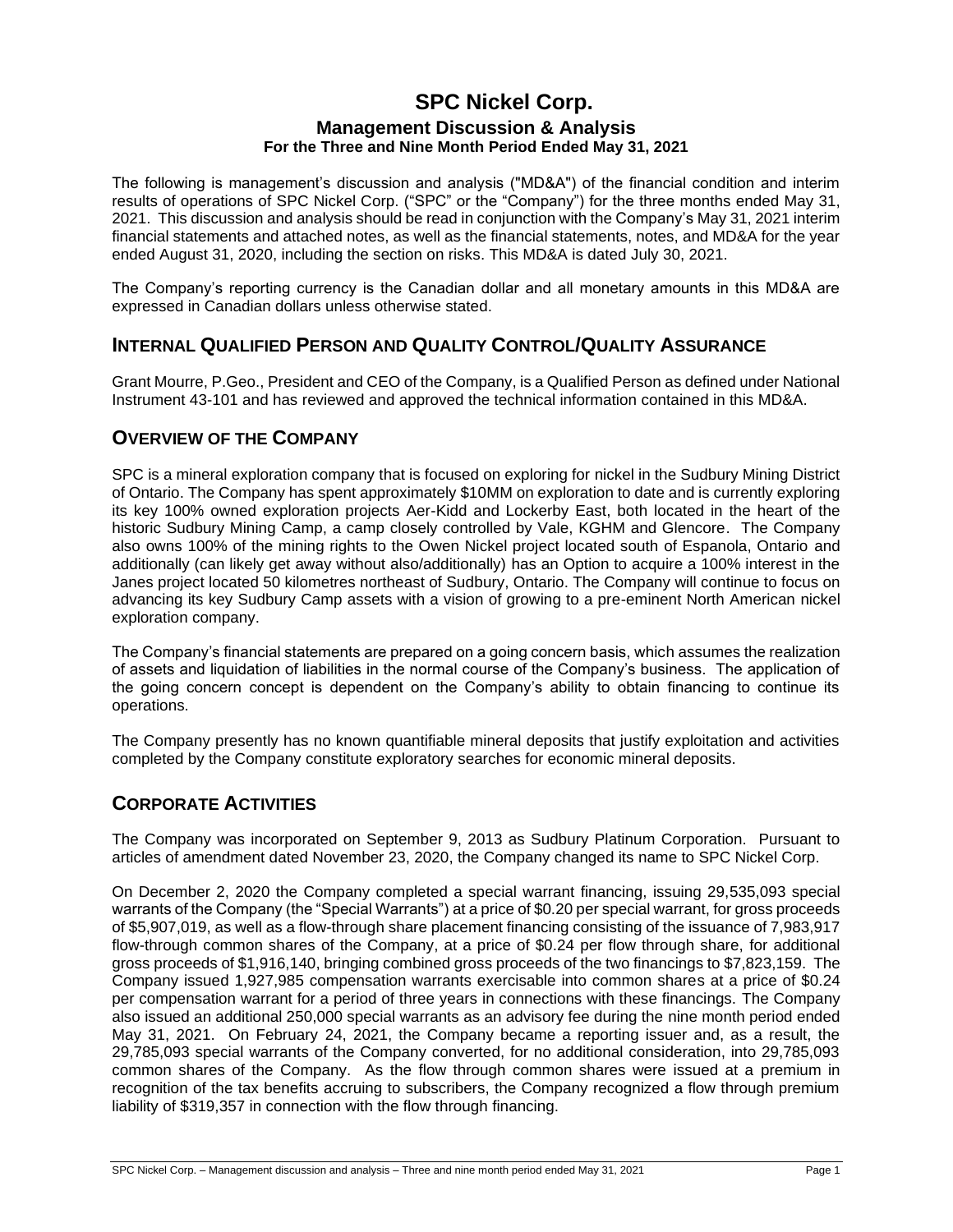On March 8, 2021, the common shares of the Company were listed on the TSX Venture Exchange under the ticker symbol "SPC".

### **MINERAL PROPERTIES, ACTIVITY AND PLANS**

#### **OVERVIEW OF PROJECTS**

SPC owns three properties, two of which are in the Sudbury Mining Camp near Sudbury Ontario (Aer-Kidd Property and Lockerby East Property) and one is near Espanola Ontario (Owen Nickel Property). In addition, it holds an option to acquire 100% of certain mining claims located 50 kilometres northeast of Sudbury (Janes Property).

#### **AER-KIDD PROPERTY**

SPC owns 100% of the mining rights for the Aer-Kidd Property that is located approximately 20 kilometres southwest of Sudbury, Ontario, along the Worthington Offset Dyke. The property consists of 5 mining patents (mining rights only) representing approximately 403 hectares.

The property remains subject to a pre-existing underlying agreement that provides a 3% Net Smelter Return royalty ("NSR") royalty to SPG Royalties Inc. (the "Aer-Kidd Royalty") of which one half of the Aer-Kidd Royalty, or a 1.5 % net smelter returns royalty, can be purchased for \$1,250,000. The Aer-Kidd Royalty includes advanced royalty bi-annual payments of \$50,000 which are deductible from future royalty payments based on production from the Aer-Kidd Property. SPC also holds an option to purchase 100% of the property surface rights from the City of Greater Sudbury at any time prior to December 31, 2024 for a cash payment of \$250,000 and a further cash payment of \$250,000 if a mine is brought into commercial production on the Aer-Kidd Property.

#### **LOCKERBY EAST PROPERTY**

The Lockerby East Property is located approximately 20 kilometres west of Sudbury, Ontario within the southwest corner of the Sudbury Basin, and consists of approximately 397 hectares of freehold patents. The Lockerby East Property includes 100% of the Lockerby East and South patents as well as a 100% interest in the West Graham Property.

The Company previously held only a 70% interest in the West Graham Property. On December 11, 2020 the Company acquired the remaining 30% interest in the West Graham Property. The purchase price paid by the Company consisted of a cash payment of \$250,000 and 1,000,000 common share purchase warrants, each purchase warrant entitling the recipient to purchase one common share of the Company at a price of \$0.25 per share for one year following the date of acquisition. Additionally, the Company granted the vendor a 1% net smelter return royalty on the West Graham Property.

#### **OWEN NICKEL PROPERTY**

SPC owns 100% of the mining rights of the 764 hectares property located 70 km west of Sudbury Ontario near Espanola. The property consists of 3 mining patents (47.5 hectares) and 716 hectares of crown mining claims.

#### **JANES PROPERTY**

On July 5, 2020, the Company entered into an option agreement to acquire a 100% interest in the Janes Property. To earn a 100% interest in the Janes Property, the Company must pay \$335,000 in cash over five years, issue \$155,000 worth of Common Shares over five years and expend work commitments totaling \$227,000 over five years. Upon the Company vesting a 100% interest the Janes Property, the optionors would retain a 2% NSR of which the Company can purchase the first 1% for \$1,000,000 and the remaining 1% for an additional \$500,000 up to the point of commercial production. Portions of the Janes Property remain subject to a pre-existing underlying agreement that provides a 1% NSR to a previous owner, of which all of the 1.0% NSR can be purchased for \$1,000,000. The maximum allowable NSR on any portion of the Janes Property is 2%. On claims containing the pre-existing 1% NSR, the NSR awarded to the Optionors is reduced from 2% to 1%, of which the Company can purchase the first 0.5% for \$500,000 and the remaining 0.5% for an additional \$500,000 up to the point of commercial production.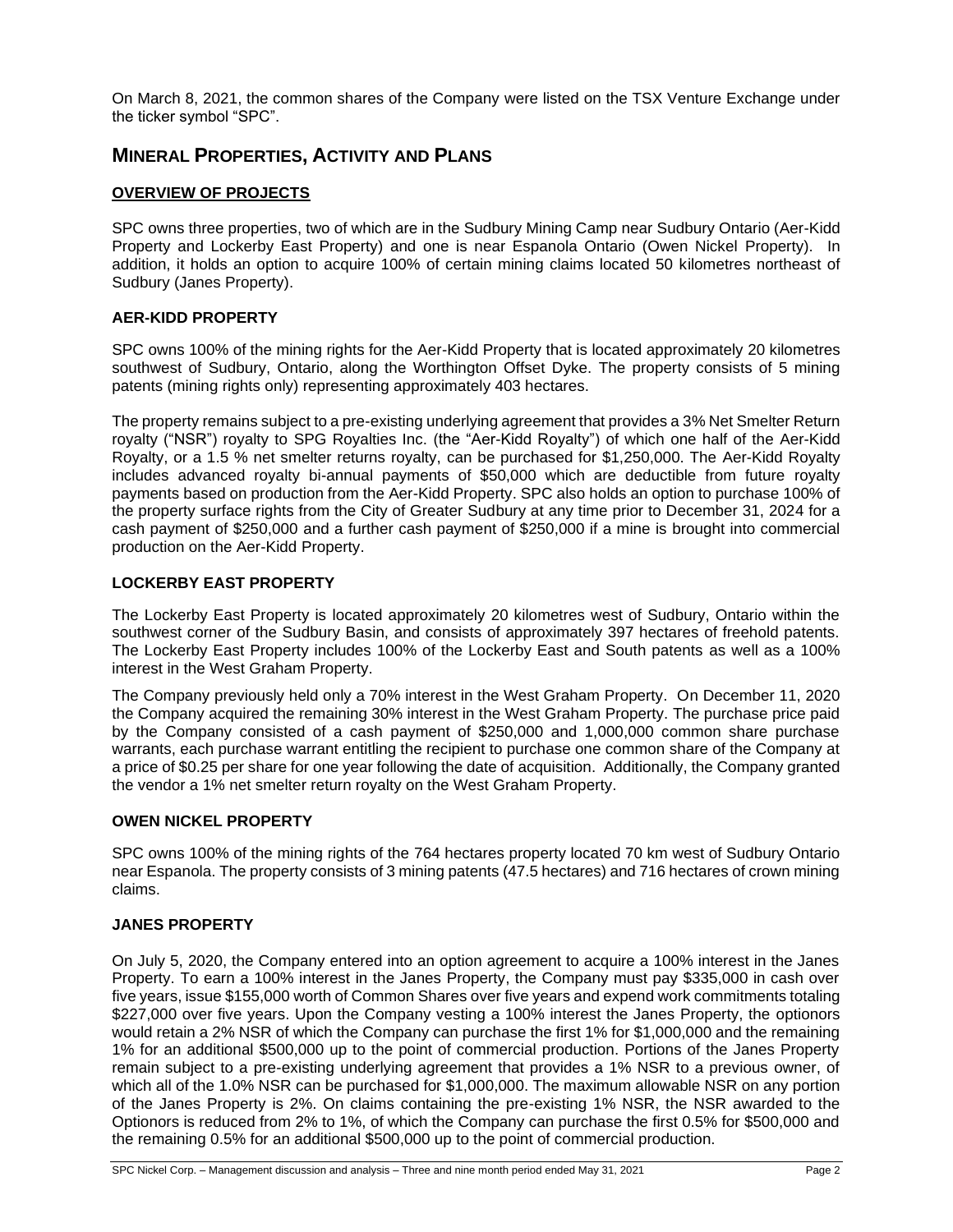As at May 31, 2021, the Janes property consists of 95 staked mining claims for a total of 2,888 hectares.

#### **EXPLORATION HIGHLIGHTS**

#### **AER-KIDD PROPERTY**

From August through to November 2019, SPC completed 4,669 metres (3,936 metres cored) in eight holes testing the mineral potential of the area down-dip of the Robinson Mine. Holes AK-19-031 to 036 were designed to test the down-dip potential of the Robinson Mine from the lowest level of the mine (350 metres) down to a vertical depth of 650 metres.

Highlights from the drilling include:

- Drill hole AK-19-032 intersected mineralization over 4.65 metres containing 1.07% Ni, 1.09% Cu and 0.98 g/t PGM (0.60 g/t Pt, 0.23 g/t Pd, 0.16 g/t Au) from 355.35-360.00 metres including a higher grade section of 2.70% Ni, 2.17% Cu and 1.17 g/t PGM (0.96 g/t Pt, 0.10 g/t Pd, 0.11 g/t Au) over 1.60 metres.
- Drill hole AK-19-034 intersected mineralization over 12.95 metres containing 0.32% Ni, 1.17% Cu and 1.14 g/t PGM (0.39 g/t Pt, 0.47 g/t Pd, 0.28 g/t Au) from 662.60-675.55 metres including a higher grade section of 0.61% Ni, 2.77% Cu and 1.99 g/t PGM (0.29 g/t Pt, 0.98 g/t Pd, 0.73 g/t Au) over 3.55 metres.
- Drill hole AK-19-035 intersected mineralization over 22.45 metres containing 0.54% Ni, 0.41% Cu and 3.83 g/t PGM (0.97 g/t Pt, 0.79 g/t Pd, 2.08 g/t Au) from 430.95-453.40 metres including a higher grade section of 3.20% Ni, 0.97% Cu and 77.68 g/t PGM (9.64 g/t Pt, 7.34 g/t Pd, 60.70 g/t Au) over 0.65 metres.

From November 2019 through to February 28, 2021 there were no substantive exploration activities completed on the Aer-Kidd Property.

In March of 2021 the Company commenced drilling on the Aer-Kidd Property. The planned program will consist of an estimated 15,000 metres of diamond drilling designed to test the Aer-Kidd Property for Ni-Cu-PGM mineralization hosted within the Worthington Offset dyke.

On June 2, 2021, the Company announced initial assay results from two holes drilled down-dip of the past producing Robinson Mine and also provided an update on drilling activities.

Highlights from the drilling include:

- Drill hole AK-21-037 intersected mineralization over 1.96 metres containing 0.59% Ni, 0.55% Cu and 0.19 g/t PGM (0.07 g/t Pt, 0.06 g/t Pd, 0.06 g/t Au) from 340.74-342.70 metres; and
- Drill hole AK-21-039 intersected mineralization over 28.85 metres containing 0.35% Ni, 0.42% Cu and 0.62 g/t PGM (0.25 g/t Pt, 0.28 g/t Pd, 0.09 g/t Au) from 532.90-561.75 metres. Included in this were several narrower high-grade sections such as 4.28% Ni, 1.06% Cu and 2.66 g/t PGM (2.46 g/t Pt, 0.11 g/t Pd, 0.10 g/t Au) over 0.33 metres from 546.93-547.26 metres.

Exploration activities are ongoing on the Aer-Kidd Property, with drilling expected to continue until at least the end of 2021.

#### **JANES PROPERTY**

The Janes Property is located 45 kilometres northwest of the City of Greater Sudbury (74 kilometres by road) and within hauling distance of the processing and smelting infrastructure located within Sudbury. The Janes Property was initially explored in 1969 by Kennco Exploration (Canada) Ltd., which reported both disseminated and massive Cu-Ni sulphide mineralization (PGM not reported) occurring near the base of a large Nipissing Diabase sill.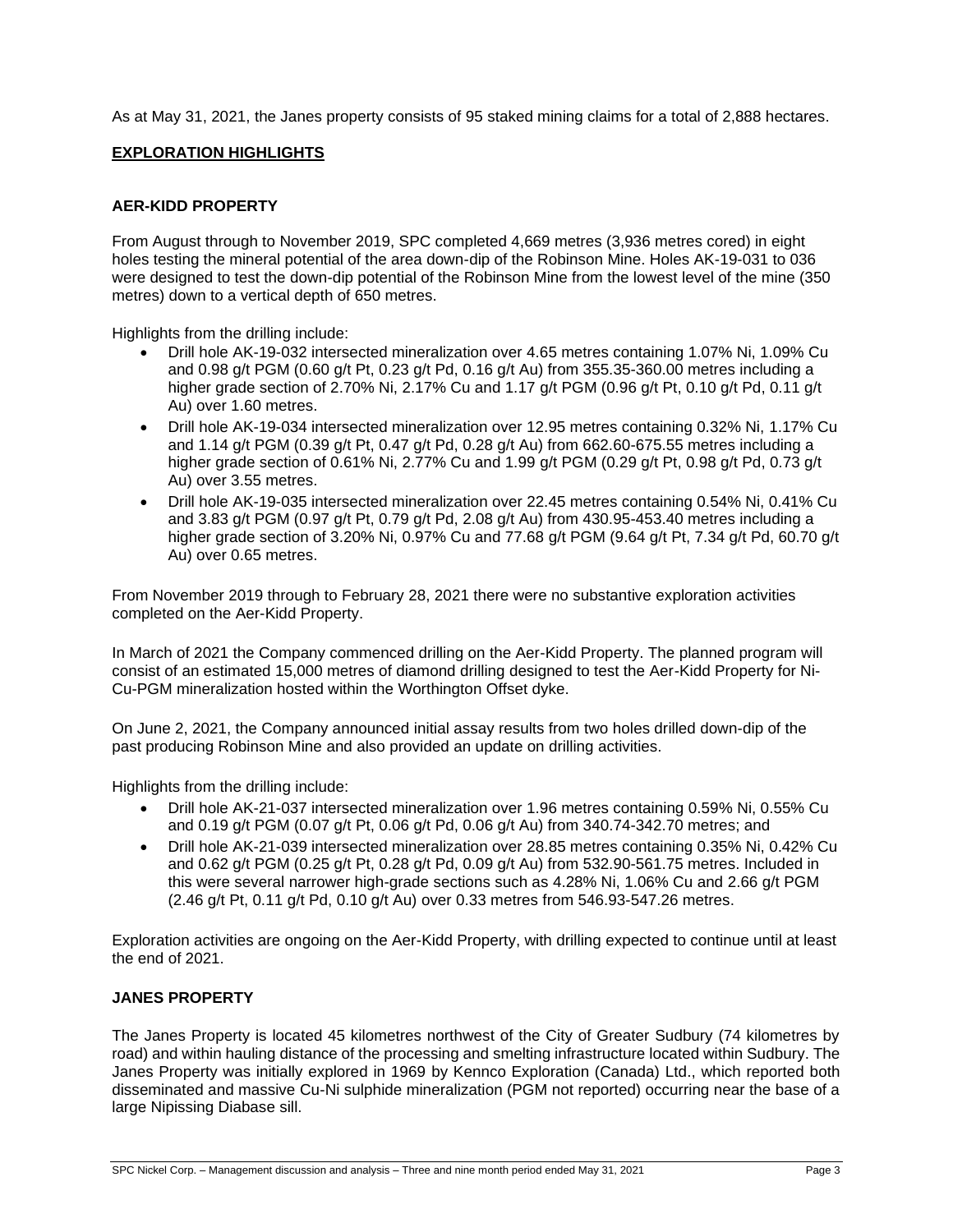On September 14, 2020, the Company announced assays results from samples collected on the Janes Property. A total of 11 samples were collect from two historic surface trenches as part of the Company's due diligence process. Assay results returned encouraging levels of both base and precious metals with values ranging from 0.20 to 2.38 % Ni and 2.08 to 675 g/t Pd.

Also in September 2020, the Company completed a detailed channel sampling program at historic Trenches 1 and 4 on the Janes Property. The objective of the program was to collect continuous samples across the known mineralization in order to better determine the distribution and grade of the mineralization. A total of sixteen channels, ranging in length from 3.0 metres up to maximum length of 22.0 metres and with an aggregate length of 137.5 metres were completed across historic Trenches 1 and 4. A total of 273 samples each measuring 0.5 metres in length were collected.

Results from the channel sampling were encouraging and comparable to historically down-dip drill intersections reported by previous operator Pacific North West Capital Corp. (recently renamed to New Age Metals) between 1997-2001. Highlights from Trench 1 include 2.25 g/t Pd, 0.41 g/t Pt, 0.43 g/t Au, 1.09 wt.% Cu and 0.50 wt.% Ni over a continuous channel length of 22.0 metres. At Trench 4 highlights include 4.15 g/t Pd, 1.0 g/t Pt, 0.35 g/t Au, 0.66 wt.% Cu and 0.78 wt.% Ni over a continuous channel length of 6.0 metres. Results from channel sampling will be incorporated into the geological model and be used to help guide any future exploration programs on the property (see press released dated March 22, 2021).

In November 2020, the Company completed a detailed magnetometer survey and 3D distributed induced polarization survey across the recently completed field grid. The objective of the magnetometer and 3D Distributed Induced Polarization surveys were to perform a multidirectional reconnaissance of the area. The surveys were designed to investigate the geophysical signature of the known mineralization and to assist in the determination of the extent of the mineralization. Approximately 26 kilometres of current injection was performed at an interval between 25 metres and 50 metres. This survey area consisted of 574 injection locations over two setups that spanned a footprint of 2.04 square kilometres. The survey was performed between November 16th to 30th, 2020. The results indicated multiply high priority ability IP targets (Target A, B, C) across the exploration grid. Characteristics of these targets are as follows:

- Target A: Survey results show a NE-SW trending linear chargeability anomaly spanning 125 metres wide by 600 metres long in horizontal plan view that correlates well with the known mineralization in and around Trenches 1 and 4. Geologically, this area is interpreted to represent the eastern limb of a folded (anticline) mafic Nipissing sill where sulphide mineralization occurs near the SE dipping basal contact of the sill. All historic work completed to date on the Janes Property has focused on this area. In 1999, Pacific North West Capital Corp. ("PFN") completed two shallow holes beneath historic Trench 1. Hole JR99-01 drilled by PFN intersected 2.28 g/t Pd, 0.33 g/t Pt, 0.20 g/t Au, 1.01% Cu and 0.27% Ni over 18.05 metres from 32.0 – 50.05 m. Hole JR99-06 drilled by PFN intersected 2.08 g/t Pd, 0.33 g/t Pt, 0.30 g/t Au, 0.84% Cu and 0.27% Ni over 14.01 metres from 9.90 – 23.91 metres.
- Target B: Survey results show a large 300 metres by 450 metres chargeability anomaly in an area that has seen no previous exploration activities. The current geological model suggest that this area may be like the Target A area except on the opposite NW dipping limb of the folded Nipissing sill. It is also important to note that the anomaly appears to be open to the NW.
- Target C: Survey results show a broad zone of NW-SE trending chargeability anomalies that are proximal to an extensive NW-SE trending mafic dyke. It is unclear at this point how many of these discreet anomalies are related to the cross-cutting dyke, but it is interesting that some of the anomalies occur along the interpreted contact between the Nipissing sill and the regional sediments.

Exploration plans are being developed for the 2021 summer exploration program and are expected to include geological mapping, geochemical sampling and diamond drilling.

At the end of May, 2021 the Company signed a drill contract with Les Forages Geo-Nord Inc. (Dolbeau-Mistassini, Quebec) for up to a 1000 metres of drilling on the Janes Ni-Cu-PGM Property. The drill program will focus on testing a series of high-priority targets generated from the recently completed channel sampling and ground geophysical programs (see Company news releases of March 22, 2021 and April 14, 2021). The objectives of the 2021 drill program are to: (a) define the extent and continuity of the Trench 1 mineralization, and (b) test the 'Target B' geophysical anomaly identified in the recently completed ground Induced Polarization survey.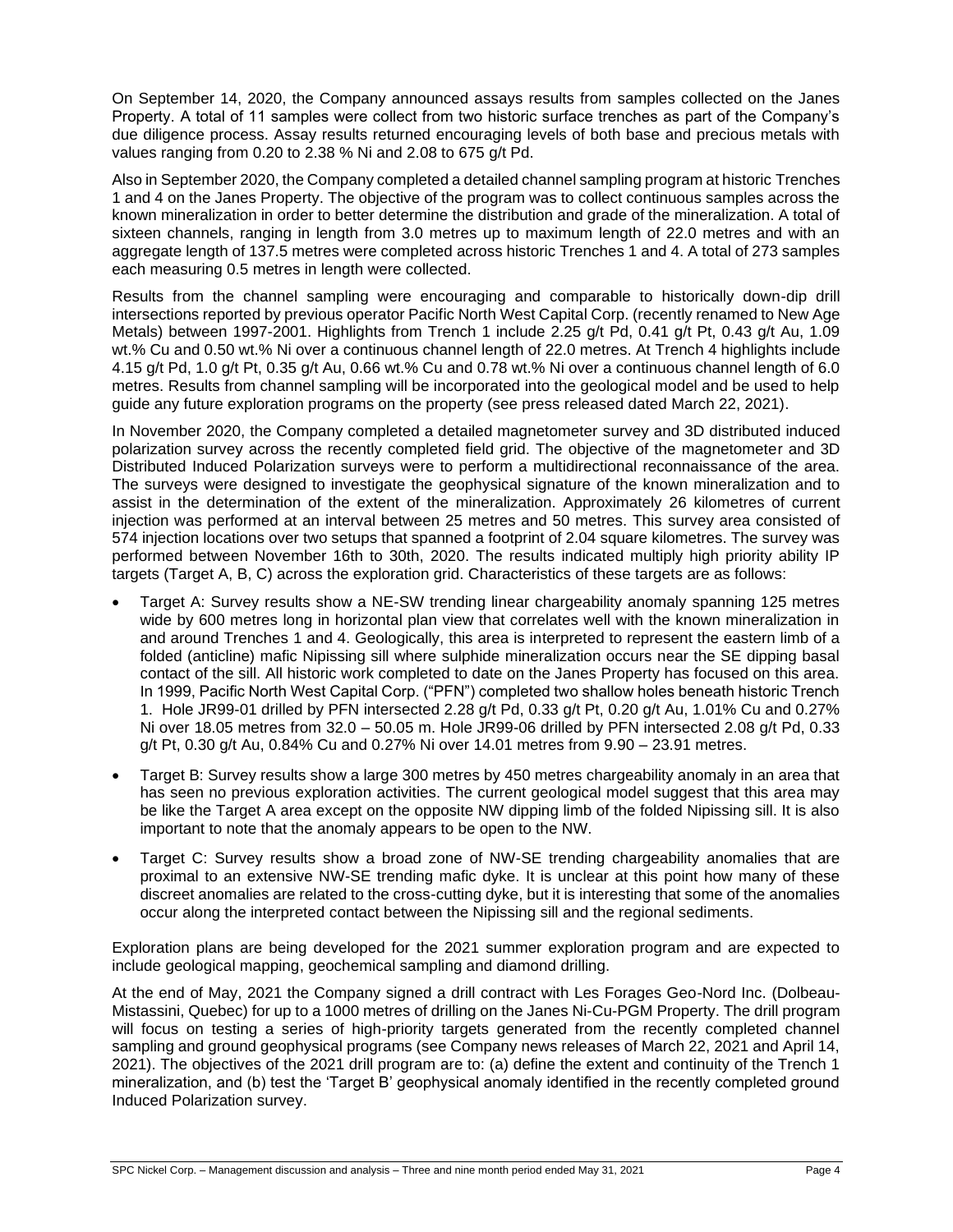### **DISCUSSION OF OPERATIONS**

#### **SELECTED QUARTERLY FINANCIAL INFORMATION**

Expenses for the nine month period ended May 31, 2021 were \$2,741,712, compared to \$945,800 for the nine month period ended May 31, 2020. The overall increase is primarily due to increased exploration activity during the first nine months of fiscal 2021, with year to date exploration expenditures being \$1,449,688, compared to \$721,831 during the comparative prior year period. In addition, a \$337,500 stock based compensation expense related to the issuance of stock options during the current nine month period, without a comparable expenditure having been recognized in the prior year comparative period. Finally, the Company incurred increased property acquisition costs during the first nine months of fiscal 2021, with cost being \$414,449, as compared to \$69,671 for the first nine months of fiscal 2020. The Company also saw increases in office and general expenses, professional fees, and consultants, commensurate with its increased corporate activity and it becoming a publicly listed company.

Expenses incurred during the three month period ended May 31, 2021 were similarly higher than the comparative prior year period, with current three month expenditures totalling \$1,439,465, as compared to \$47,233 of expenditures incurred during the third quarter of the prior fiscal year. Similar to the nine month results for the year to date described above, increased expenditures for the most recent quarter were primarily attributable to increases in exploration expenditures, office and general expenses, professional fees, and consultants

|                                            | May 31,<br>2021 | February 28,<br>2021 | November 30,<br>2020 | August 31,<br>2020 |
|--------------------------------------------|-----------------|----------------------|----------------------|--------------------|
| <b>Operating Expenses</b>                  | (1,439,465)     | (712, 274)           | (589, 973)           | (185, 239)         |
| (Loss) from Operations                     | (1,439,465)     | (712, 257)           | (589,905)            | (185, 235)         |
| Net (Loss) for the period                  | (1, 293, 080)   | (712, 257)           | (589, 905)           | (185, 235)         |
| (Loss) per share – basic and fully diluted | (0.01)          | (0.01)               | (0.01)               | (0.00)             |
| <b>Total Assets</b>                        | 7,752,068       | 8,463,970            | 2,597,049            | 1,827,782          |
| <b>Total Liabilities</b>                   | 1,364,191       | 783,013              | 1,166,404            | 144,732            |

A summary of selected unaudited financial information for the past eight quarters is presented below:

|                                            | May 31,<br>2020 | February 29,<br>2020 | November 30,<br>2019 | August 31,<br>2019 |
|--------------------------------------------|-----------------|----------------------|----------------------|--------------------|
| <b>Operating Expenses</b>                  | (47, 233)       | (189, 351)           | (709, 216)           | (270, 812)         |
| (Loss) from Operations                     | (45, 311)       | (189, 257)           | (512, 621)           | (216, 790)         |
| Net (Loss) for the period                  | (45, 311)       | (189, 257)           | (512, 621)           | (216, 790)         |
| (Loss) per share – basic and fully diluted | (0.00)          | (0.00)               | (0.01)               | (0.00)             |
| <b>Total Assets</b>                        | 106,285         | 216,416              | 389,078              | 967,740            |
| <b>Total Liabilities</b>                   | 293,148         | 357,968              | 341,372              | 407,413            |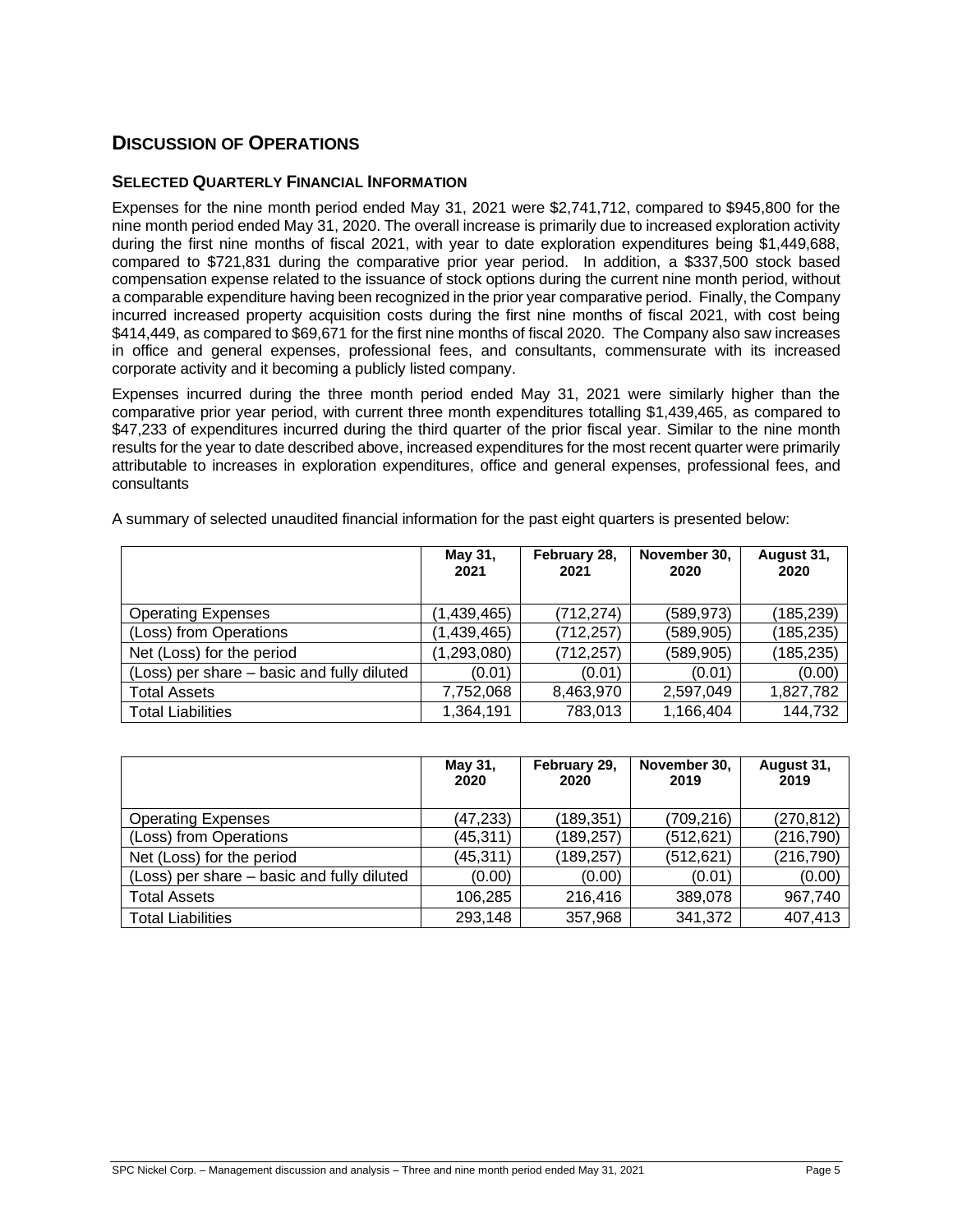The following table details exploration and evaluation expenditures incurred during the reporting period.

|                                                                                 | <b>AER Kidd</b>        | Owen           | Lockerby<br>East   | Janes          | Project<br>Generation | Total                  |  |
|---------------------------------------------------------------------------------|------------------------|----------------|--------------------|----------------|-----------------------|------------------------|--|
|                                                                                 |                        |                |                    |                |                       |                        |  |
| Continuity of project expenditures for the nine-month period ended May 31, 2021 |                        |                |                    |                |                       |                        |  |
| Balance August 31, 2020                                                         | 8,306,560              | 4,776          | 444,019            | 12,380         | 55,122                | 8,822,857              |  |
| Payments to vendors and optionors                                               | 50,000                 | $\blacksquare$ | 360,000            |                |                       | 410,000                |  |
| Other acquisition and holding costs                                             | 1,598                  |                | 2,851              |                |                       | 4,449                  |  |
| Total acquisition costs for the period                                          | 51,598                 | $\overline{a}$ | 362,851            |                |                       | 414,449                |  |
|                                                                                 |                        |                |                    |                |                       |                        |  |
| Assays logging, and sampling                                                    | 63,024                 | $\overline{a}$ | ÷,                 | 23,981         |                       | 87,006                 |  |
| Camps, accommodations, meals, travel                                            | 97                     |                |                    | 9,123          |                       | 9,220                  |  |
| Drilling                                                                        | 914,756                |                | $\blacksquare$     | 35,610         |                       | 950,366                |  |
| Environmental                                                                   | 14,873                 |                |                    |                |                       | 14,873                 |  |
| <b>Equipment Rental</b>                                                         | 21,661                 |                |                    | 550            |                       | 22,211                 |  |
| Field supplies and consumables                                                  | 8,493                  |                | $\blacksquare$     | 2,947          |                       | 11,440                 |  |
| Field office                                                                    | 14,320                 |                | $\blacksquare$     |                |                       | 14,320                 |  |
| Payroll and Project Management                                                  | 89,206                 |                | 5,754              | 42,673         |                       | 137,633                |  |
| Stripping and trenching                                                         |                        |                |                    | 11,975         |                       | 11,975                 |  |
| Surveys and line cutting                                                        | 70,400                 |                |                    | 116,875        |                       | 187,275                |  |
| Vehicles                                                                        | 2,020                  |                |                    | 1,349          |                       | 3,369                  |  |
| Exploration and evaluation expenditures for the period                          | 1,198,851              | ÷,             | 5,754              | 245,083        | $\blacksquare$        | 1,449,688              |  |
|                                                                                 | 9,557,009              | 4,776          | 812,624            | 257,463        | 55,122                | 10,686,994             |  |
| <b>Balance May 31, 2021</b>                                                     |                        |                |                    |                |                       |                        |  |
| May 31,2021 balance consists of                                                 |                        |                |                    |                |                       |                        |  |
| Acquisition costs                                                               | 2,109,489              | 3,366          | 606,966            | 11,100         | 8,006                 | 2,738,927              |  |
| <b>Exploration expenditures</b>                                                 | 7,447,520              | 1,410          | 205,658            | 246,363        | 47,116                | 7,948,067              |  |
|                                                                                 | 9,557,009              | 4,776          | 812,624            | 257,463        | 55,122                | 10,686,994             |  |
|                                                                                 |                        |                |                    |                |                       |                        |  |
|                                                                                 |                        |                | Lockerby           |                | Project               |                        |  |
|                                                                                 | <b>AER Kidd</b>        | Owen           | East               | Janes          | Generation            | Total                  |  |
|                                                                                 |                        |                |                    |                |                       |                        |  |
| Continuity of project expenditures for the nine-month period ended May 31, 2020 |                        |                |                    |                |                       |                        |  |
| Balance August 31, 2019                                                         | 7,668,649              | 3,614          | 435,956            |                | 38,443                | 8,146,662              |  |
| Payments to vendors and optionors                                               | 50,000                 | $\overline{a}$ |                    | 100            | 2,500<br>8,007        | 52,500<br>17,171       |  |
| Other acquisition and holding costs                                             | 4,773                  | 641            | 3,651              | 100            | 10,507                | 69,671                 |  |
| Total acquisition costs for the period                                          | 54,773                 | 641            | 3,651              |                |                       |                        |  |
| Camps, accommodations, meals, travel                                            | 4,853                  |                |                    |                |                       | 4,853                  |  |
| Drilling                                                                        | 486,736                |                |                    |                |                       | 486,736                |  |
| Environmental                                                                   | 5,280                  |                |                    |                |                       | 5,280                  |  |
| Equipment rental                                                                | 7,636                  |                |                    |                |                       | 7,636                  |  |
| Field supplies and consumables                                                  | 3,905                  |                | 16                 |                | 15                    | 3,936                  |  |
| Field office                                                                    | 17,159                 |                |                    |                |                       | 17,159                 |  |
| Payroll and project management                                                  | 112,119                | 327            |                    |                | 8,658                 | 121,104                |  |
| Surveys and line cutting                                                        | 63,591                 |                |                    | $\blacksquare$ |                       | 63,591                 |  |
| Vehicles                                                                        | 11,537                 |                |                    | ä,             |                       | 11,537                 |  |
| Additions for the period                                                        | 712,815                | 327            | 16                 | $\blacksquare$ | 8,673                 | 721,831                |  |
|                                                                                 |                        |                |                    |                |                       |                        |  |
| <b>Balance May 31, 2020</b>                                                     | 8,436,237              | 4,582          | 439,623            | 100            | 57,623                | 8,938,165              |  |
|                                                                                 |                        |                |                    |                |                       |                        |  |
| May 31, 2020 balance consists of                                                |                        |                |                    | 100            |                       |                        |  |
| Acquisition costs                                                               | 2,003,160<br>6,433,077 | 3,172<br>1,410 | 239,719<br>199,904 |                | 10,507<br>47,116      | 2,256,657<br>6,681,507 |  |
| <b>Exploration expenditures</b>                                                 | 8,436,237              | 4,582          | 439,623            | 100            | 57,623                | 8,938,165              |  |
|                                                                                 |                        |                |                    |                |                       |                        |  |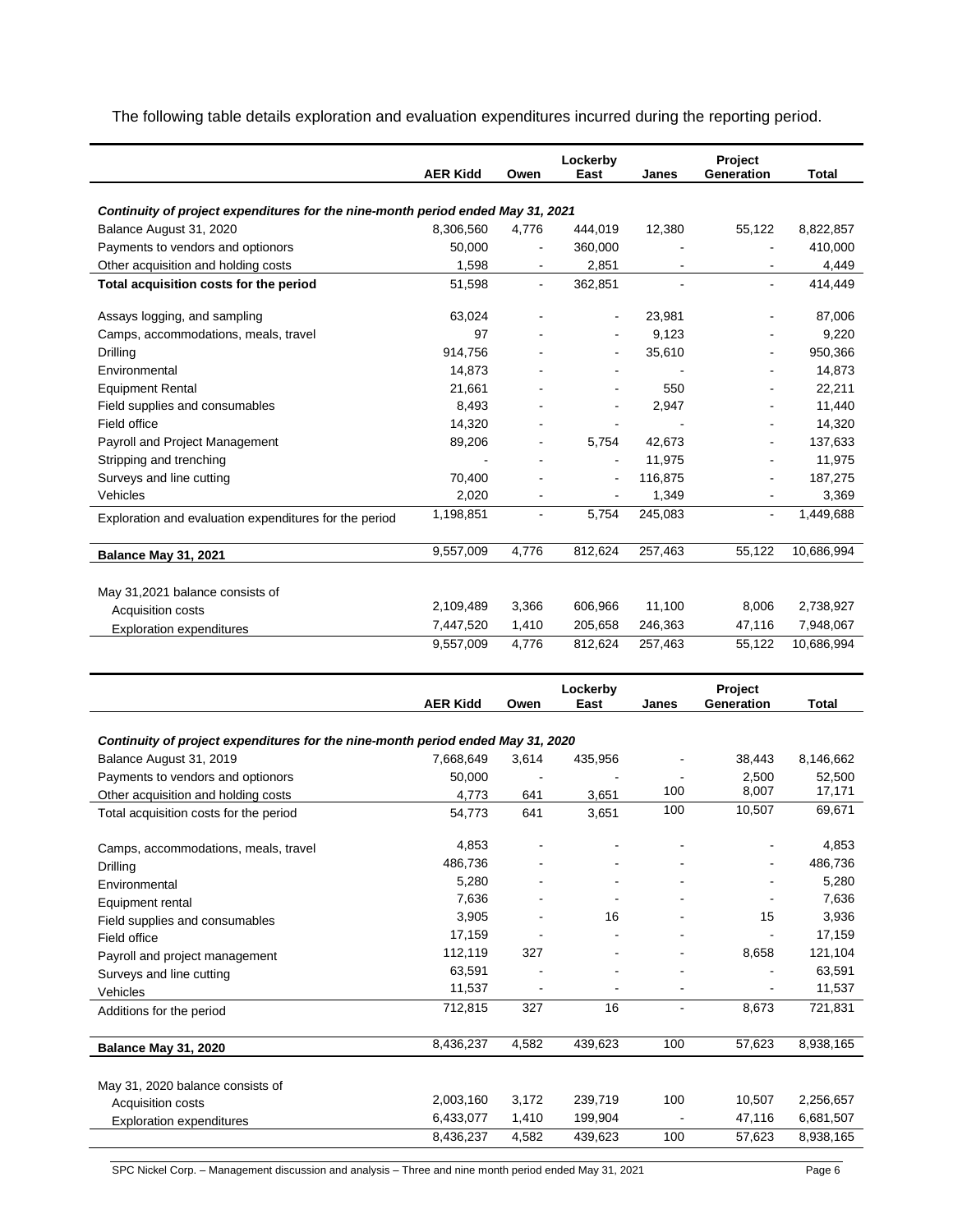### **LIQUIDITY AND CAPITAL RESOURCES**

As at May 31, 2021, the Company had cash balances of \$7,082,547 compared with \$1,783,513 as at August 31, 2020. The Company had current assets of \$7,657,011 and current liabilities of \$1,364,191, for net working capital of \$6,565,619 as at May 31, 2021.

The Company's current operations do not generate cash flow and its financial success is dependent on management's ability to discover and develop economically viable mineral deposits and to raise money to support the discovery and development of such mineral deposits. The mineral exploration process can take many years and is subject to factors that are beyond the Company's control.

In order to finance the Company's exploration programs and to cover administrative and overhead expenses, the Company raises money through equity sales. Many factors influence the Company's ability to raise funds, including the health of the resource market, the climate for mineral exploration investment, the Company's track record, and the experience and caliber of its management. Actual funding requirements may vary from those planned due to a number of factors, including the progress of exploration activities. Management believes it will be able to raise equity capital as required in the long term, but recognizes there will be risks involved that may be beyond their control. There is no assurance that new funding will be available at the times required or desired by the Company. See "Risk Factors". Currently, the Company holds exploration projects and it is anticipated that additional equity financing will be available going forward. Equity markets do fluctuate which could affect timing of future financings. The Company continues to source other avenues of financing, including strategic partnerships in relation to its non-material properties, which may reduce the Company's reliance on equity financing.

### **OUTSTANDING SHARE, WARRANT AND OPTION DATA**

As at July 30, 2021, the Company had the following securities outstanding:

| <b>Common Shares Issued</b> | 102.130.525 |
|-----------------------------|-------------|
| Warrants                    | 6.002.380   |
| <b>Options</b>              | 4,105,000   |

### **FINANCIAL INSTRUMENTS AND RISK MANAGEMENT**

The Company's financial instruments consist of cash, receivables, and accounts payable and accrued liabilities. The fair values these financial instruments approximate their carrying values due to their shortterm nature.

#### Credit Risk

Credit risk is the risk of potential loss to the Company if the counterparty to a financial instrument fails to meet its contractual obligations. The Company's credit risk is primarily attributable to cash and receivables. The Company maintains its cash with high-credit quality financial institutions, thus limiting its exposure to credit risk on such financial assets.

#### Liquidity Risk

Liquidity risk is the risk that the Company will not be able to meet its financial obligations as they fall due. The Company maintains sufficient cash balances to meet current working capital requirements. The Company is considered to be in the exploration and evaluation stage, thus, it is dependent on obtaining regular financings in order to continue its exploration and evaluation programs. Despite previous success in acquiring these financings, there is no guarantee of obtaining future financings. The Company's cash is available on demand for the Company's programs and is not invested in any asset-backed commercial paper. The Company believes it has sufficient cash resources to pay its obligations associated with its financial liabilities as at May 31, 2021.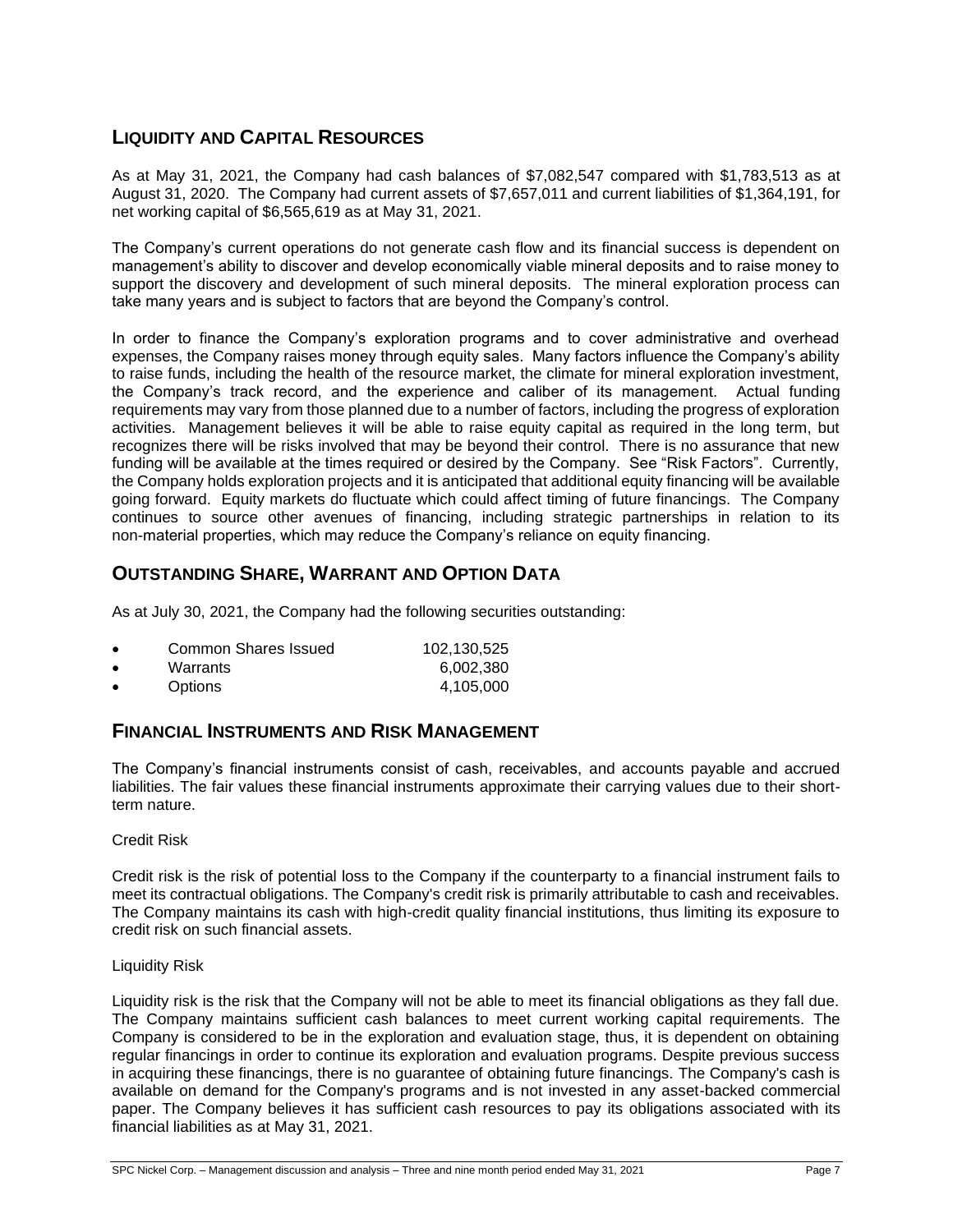#### Interest Rate Risk

The Company's exposure to interest rate risk arises from the interest rate impact on its cash. The Company's practice has been to invest cash at floating rates of interest, in cash equivalents, in order to maintain liquidity, while achieving a satisfactory return for shareholders. There is minimal risk that the Company would recognize any loss as a result of a decrease in the fair value of any guaranteed bank investment certificates included in cash, and restricted cash as they are generally held with large financial institutions.

Price Risk

The Company is not currently exposed to price risk, as it does not currently hold Investments in equity instruments.

### **OFF-BALANCE SHEET ARRANGEMENTS**

The Company does not have any off-balance sheet arrangements.

### **TRANSACTIONS WITH RELATED PARTIES**

Related party transactions conducted in the normal course of operations are measured at the exchange value (the amount established and agreed to by the related parties). The terms and conditions of the transactions with key management personnel and their related parties were no more favourable than those available, or which might reasonably be expected to be available, to similar transactions to non-key management personnel related entities on an arm's length basis.

Related parties include the Board of Directors, close family members and enterprises that are controlled by these individuals as well as certain persons performing similar functions.

In accordance with IAS 24, key management personnel are those having authority and responsibility for planning, directing and controlling the activities of the Company directly or indirectly, including any directors (executive and non-executive) of the Company.

The remuneration of directors and key management of the Company for the periods ended May 31, 2021and May 31, 2020 was as follows:

|                          | <u>2021</u> | <u> 2020</u>             |  |
|--------------------------|-------------|--------------------------|--|
| Short term benefits      | 161.566     | 105,870                  |  |
| Stock based compensation | 322,500     | $\overline{\phantom{a}}$ |  |
|                          | 484.066     | 105.870                  |  |

Short term benefits are included in office and general, consultant fees, and exploration and evaluation expenditures.

During the nine month period ended May 31, 2021, the Company also incurred cost reimbursements, management fees, and exploration fees of \$70,186 (May 31, 2020 - \$140,140) payable to Transition Metals Corp. These amounts were charged pursuant to a previous agreement between the Company and Transition, whereby Transition charged a 10% fee on all exploration and/ or administrative expenditures (3% in respect of drilling expenditures) of the Company that were administered by Transition on behalf of the Company.

Included in accounts payable and accrued liabilities as at May 31, 2021, is \$10,919 (August 31, 2020 - \$2,200) owing to management and related companies. The amounts are unsecured, non-interest bearing, and are due on demand.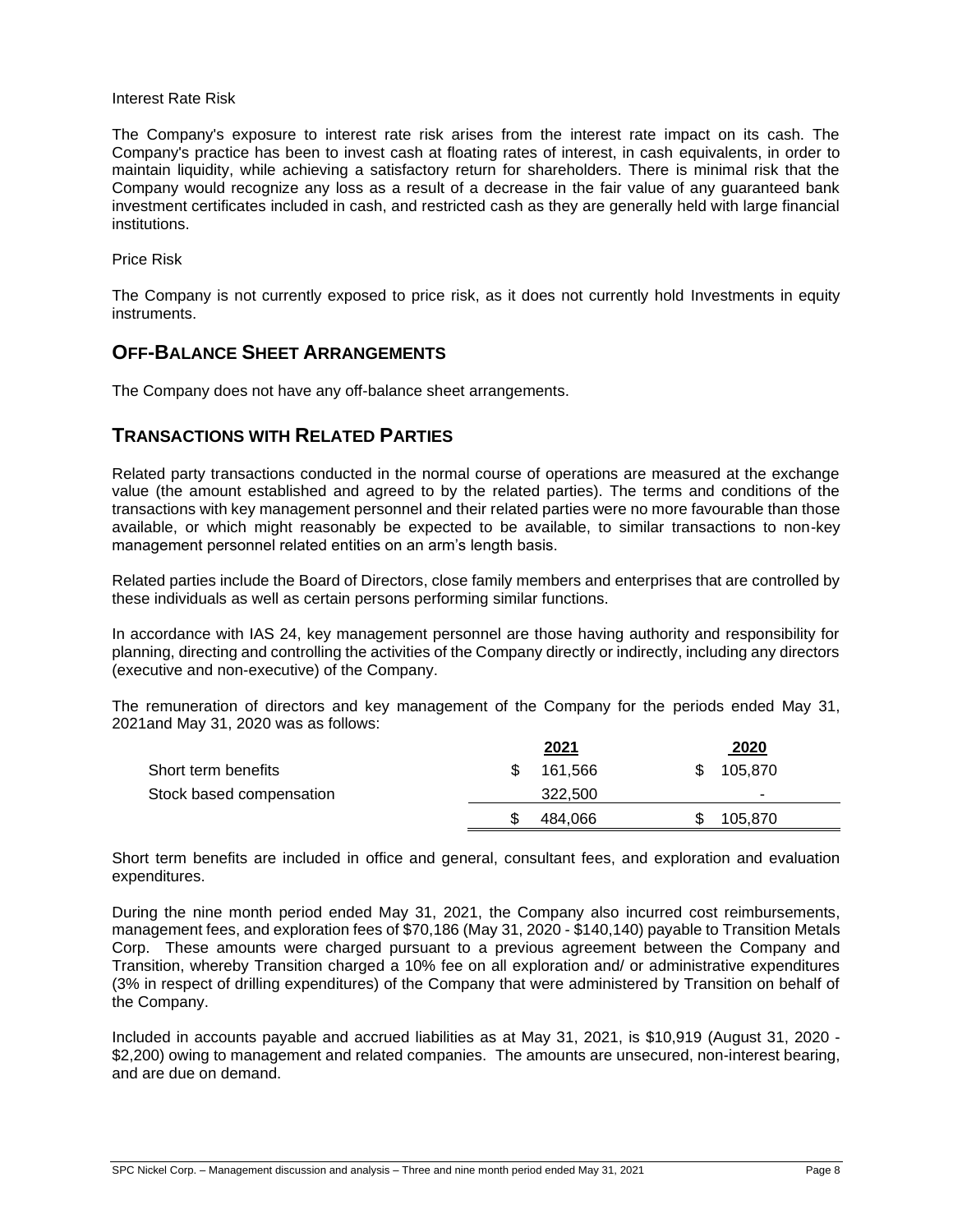# **COMMITMENTS AND CONTINGENCIES**

#### *Environmental Contingencies*

The Company's exploration activities are subject to various federal and provincial laws and regulations governing the protection of the environment. These laws and regulations are continually changing and generally becoming more restrictive. The Company has made, and expects to make in the future, expenditures to comply with such laws and regulations.

#### *Flow-through Expenditures*

Pursuant to the terms of two flow through financings completed during 2020, the Company has a current obligation to incur a total of \$2,516,140 of flow through expenditures on or prior to December 31, 2021. As at May 31, 2021, the Company has incurred approximately \$1,450,000 towards this expenditure obligation. The Company anticipates that it will fulfill this expenditures obligation during the course of its planned exploration programs during the balance of calendar 2021. The Company has indemnified subscribers for any tax related obligations that could become payable by subscribers in the event that the Company does not meet its expenditure commitments.

### **RISKS, RISK FACTORS, AND UNCERTAINTIES**

The business of exploration and mining involves a high degree of risk and there can be no assurance that the Company's exploration programs will result in profitable mining operations. The current operations of the Company are speculative due to the high-risk nature of its business, which are the acquisition, financing, exploration and development of mining properties. The cost of conducting programs may be substantial and the likelihood of success is difficult to assess. These risk factors could materially affect the Company's future operating results and could cause actual events to differ materially from those described in forward– looking information relating to the Company. See "*Risk Factors*" in the final prospectus filed by the Company on SEDAR on February 24, 2021.

The Company's continued existence is dependent upon the discovery of economically recoverable reserves and resources, securing and maintaining title and beneficial interest in the properties, the ability to obtain the necessary financing to complete exploration, development and construction of a mine and processing facilities, obtaining certain government approvals and attaining profitable production. There can be no assurance that the Company will be able to raise sufficient funds as and when required.

### **Outlook**

The Company will continue to explore and develop its Sudbury properties with a primary near term focus on Aer-Kidd. The Company will also be advancing the Lockerby East and Janes properties and pursue other Ni-PGM opportunities in Canada. The vision of the company is to build a publicly listed energy metals company focused on nickel and PGM opportunities in Canada.

### **Responsibility for financial statements**

The information provided in this report, including information from the related financial statements, is the responsibility of management. In the preparation of these statements, estimates are sometimes necessary to make a determination of future values for certain assets or liabilities. Management believes such estimates have been based on careful judgements and have been properly reflected in the financial statements.

As part of the oversight role of the Board of Directors to ensure the Company's disclosures contain no misrepresentations, the Board as a whole reviews the interim and annual financial statements and MD&A prepared by management before approving them.

# **Additional Information**

Additional information relating to the Company is available on SEDAR [www.sedar.com.](http://www.sedar.com/)

### **CAUTIONARY STATEMENT REGARDING FORWARD LOOKING INFORMATION**